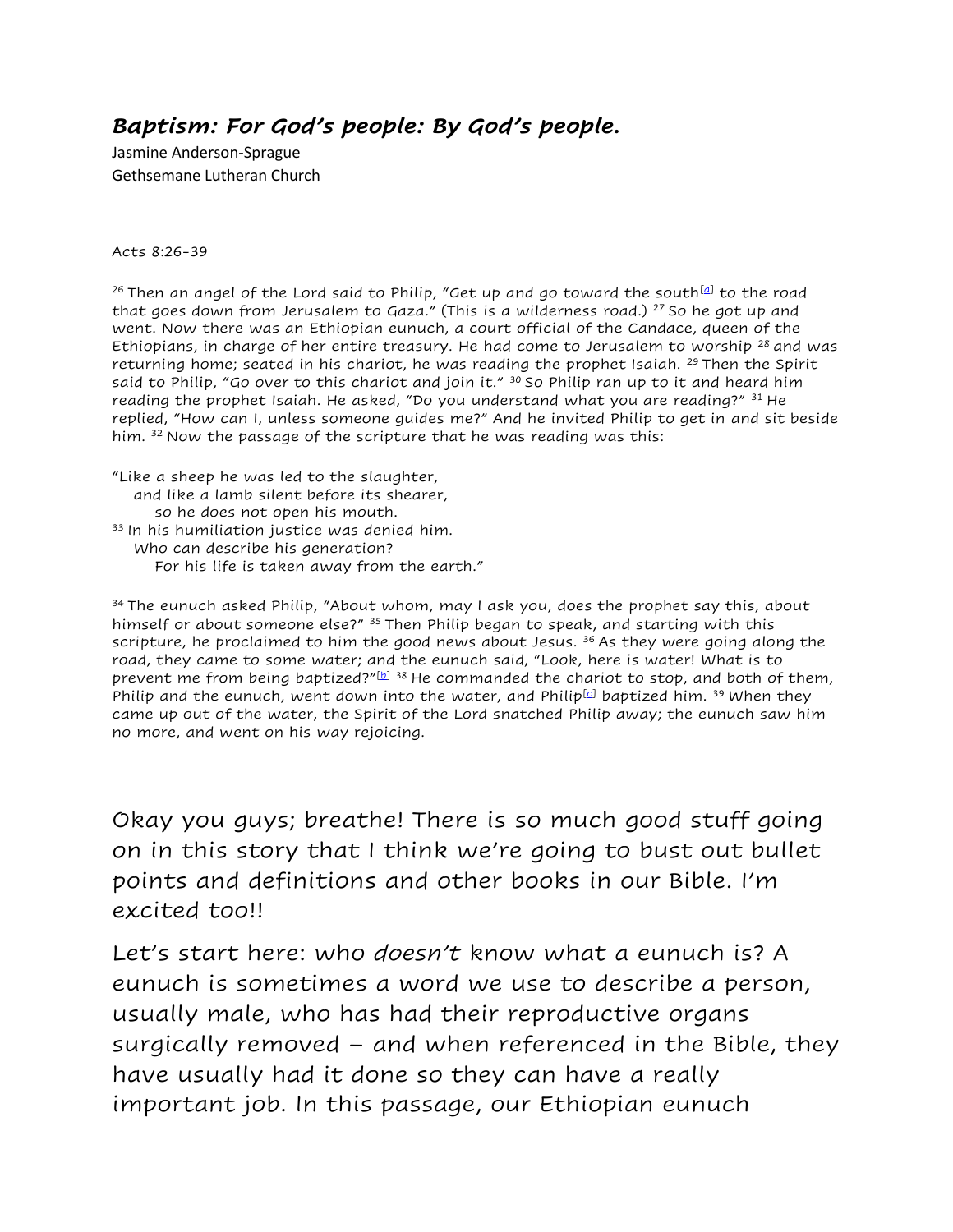happens to be one of those men with a really important job.

While we read through this passage, we see an angel direct Philip to make this journey where he meets his Ethiopian friend, and at the closing end of this passage Philip feels the Holy Spirit call him away to evangelize (or minister, share the good news) elsewhere. How special it is to know that God put Philip in a position to answer a call to minister to a man who many thought less of due to his appearance.

So; here we are they have ended up sharing a chariot. Now, we know (because: Google and verse 28 gave us a hint) that the scripture referenced is Isaiah 53:7-8.

<sup>7</sup>He was oppressed, and he was afflicted, yet he did not open his mouth; like a lamb that is led to the slaughter, and like a sheep that before its shearers is silent, so he did not open his mouth.  $8$  By a perversion of justice he was taken away.

 Who could have imagined his future? For he was cut off from the land of the living,

stricken for the transgression of my people.

Reading those passages in Isaiah must have been really difficult for someone who didn't understand much about God or Jesus or the Bible. If he had read on a little further in Isaiah he would have read "For thus says the Lord: To the eunuchs who keep my sabbaths, who choose the things that please me and hold fast my covenant, I will give, in my house and within my walls, a monument and a name better than sons and daughters: I will give them an everlasting name that shall not be cut off." Isaiah 56:4-5

Philip ministered to the Ethiopian eunuch and helped him to understand Jesus' love for us and spread the good news.